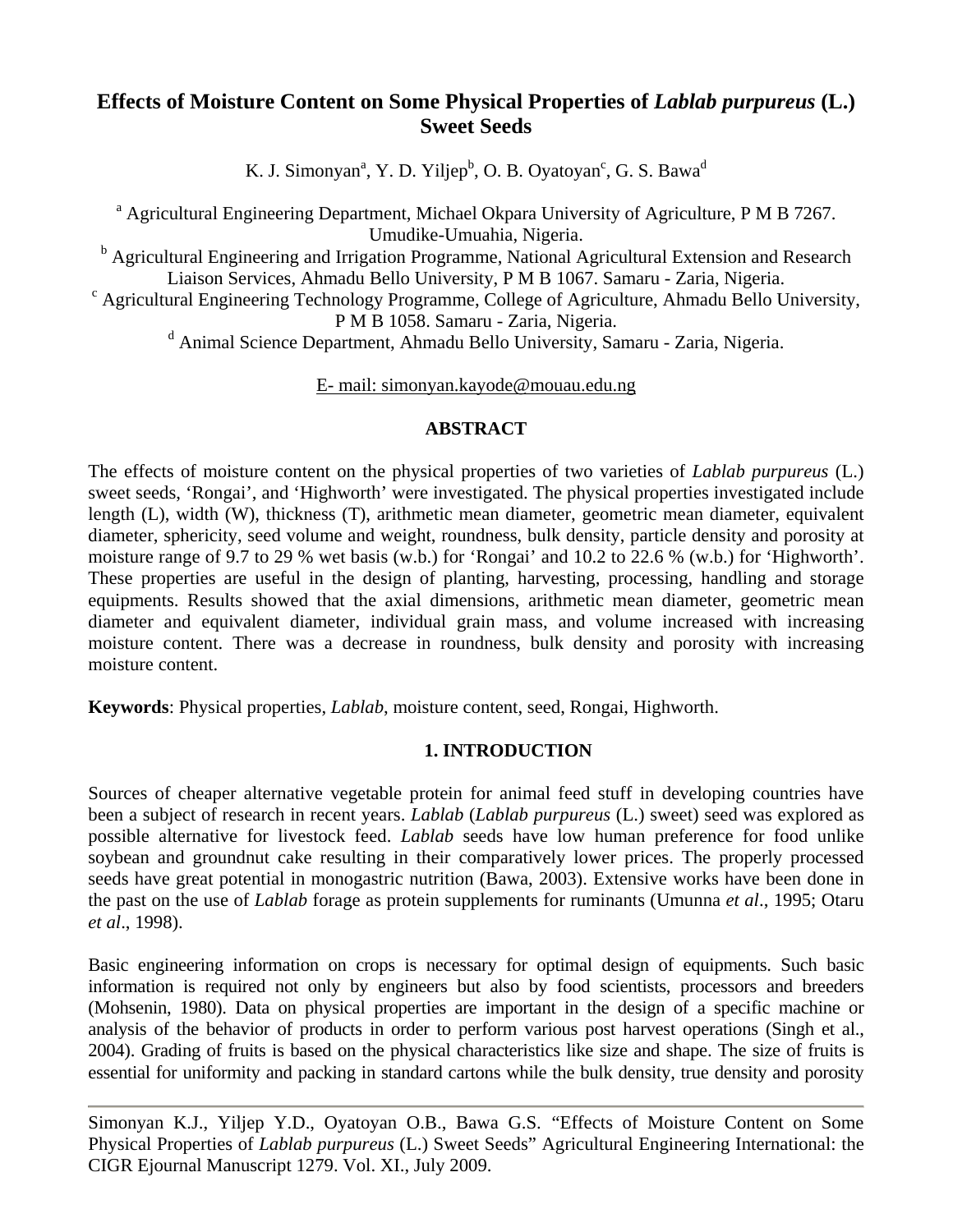are useful in storage, transport and separation systems (Kachru *et al*., 1994). Aviara *et al*., (1999) noted that the moisture dependent characteristics of physical properties have effect on the adjustment and performance of agricultural product processing machines. They further noted that the optimum performance of machines could be achieved at a specific range of moisture contents. It has been reported that the knowledge of physical properties and their dependence on the moisture content are useful for the design and development of methods and equipment (Oje, 1993; Visvanathan *et al*., 1996). The handling losses during threshing are reported to be influenced by the size and shape of agricultural materials. Moisture content also has a great influence in threshing, separation, cleaning and grading operations. The axial dimensions of agricultural product determine the size while its volume determines the shape (Irtwange and Igbeka, 2002).

Despite the increasing interest in *Lablab*, little is known on the basic physical characteristics of the seeds. In order to design post harvest handling and processing machines for *Lablab*, it is necessary to determine the effect of moisture content on some physical characteristics of the seeds such as size and shape, sphericity, roundness, porosity, true density, bulk density, mass and volume in the moisture range between 9.7 to 29 % wet basis (w.b.).

#### **2. MATERIALS AND METHODS**

#### **2.1 Samples**

Two varieties of *Lablab* seeds, 'Rongai' and 'Highworth' with 3.5 kg of each, obtained from the National Animal Production Research Institute, (NAPRI) Shika - Zaria, Nigeria, were manually cleaned by winnowing in the wind and hand sorted to eliminate dirts, stones, immature seeds and other foreign materials. Different moisture levels were obtained by soaking different bulk samples of *Lablab* in calculated quantity of water for a period between 30 minutes and two hours, followed by spreading out in thin layer to dry in natural air in the room for about eight hours. The desired moisture contents of samples were prepared by adding certain amount of water as calculated from the following relationship (Sacilik *et al*., 2003; Isik, 2007):

$$
Q = \frac{W_i (M_f - M_i)}{100 - M_f}
$$
 (1)

Where

 $W_i$  = initial mass of sample, g.

 $M_i$  = initial moisture content of sample, % w.b.

 $M_f$  = final moisture content of sample, % w.b.

Before the tests, required quantity of seeds were taken from the Thermocool (T 200) refrigerator and allowed to equilibrate to room temperature for about 1 hr. The moisture contents in the range of 10.2 % to 22.6 % w.b. for 'Highworth' seeds and 9.7 % to 29 % w.b. for 'Rongai' seeds were used in the experiments. All measurements were performed at room temperatures between  $27^{\circ}$ C and  $30^{\circ}$ C.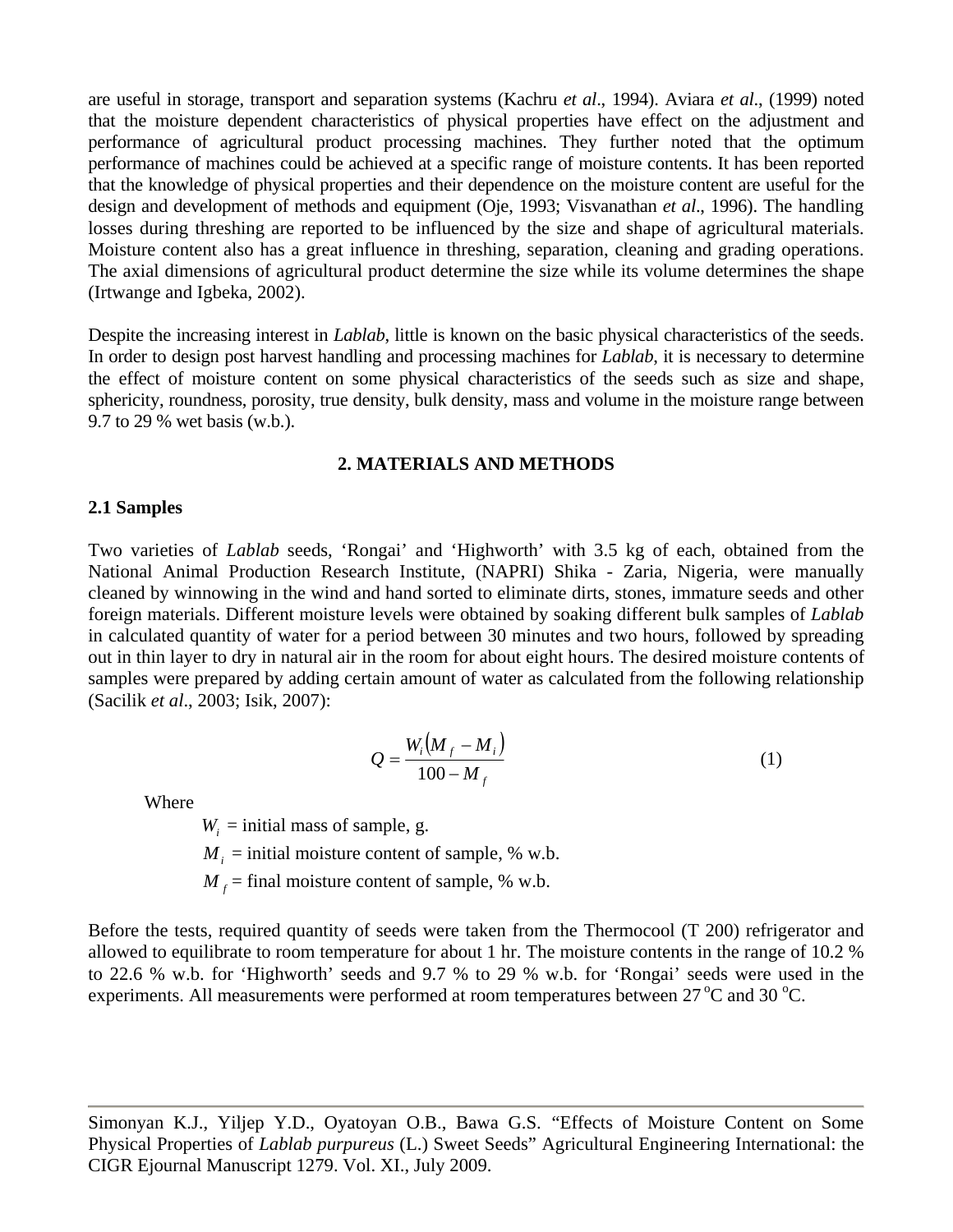#### **2.2 Moisture Content**

The moisture content (MC) of whole seeds was determined using the procedure detailed by Henderson et al., (1997). Five grams of seed samples from each variety were oven dried at 130  $^{\circ}$ C for 24 hours (ASAE, 2003). The weight loss of samples was recorded and the moisture content was determined in percentages. This procedure was replicated three times. The average moisture content was calculated using the relationship:

$$
MC_{wb}\% = \frac{W_i - W_d}{W_i} \cdot 100\tag{2}
$$

Where

 $MC<sub>wb</sub> = moisture content, % w.b.$  $W_i$  = initial mass of sample, kg.  $W_d$  = dried mass of sample, kg.

#### **2.3 Size and Shape**

To determine the size and shape of the seeds, three samples were randomly drawn from the bulk sample. From each of the samples, 150 seeds were randomly picked and mixed together and the 450 seeds thus obtained from the three samples were thoroughly mixed. Finally, 100 seeds were randomly selected at each moisture content level. For each individual seed, three principal dimensions, namely length (L), width (W) and thickness (T) were measured using vernier caliper (with 0.001mm accuracy). Figure 1 shows the different geometrical dimensions of *Lablab* seeds. The geometric mean diameter  $(G<sub>m</sub>)$  and arithmetic mean diameter  $(d<sub>e</sub>)$  were calculated based on three dimensions using equations 3 and 4 given by Mohsenin (1980) while the equivalent diameter  $(D<sub>E</sub>)$  was calculated using the mathematical expression for ellipsoidal bodies ( Ciro,1997; Perez- Alegria *et al*., 2001):

$$
G_m = (LWT)^{1/3} \tag{3}
$$

$$
d_e = \frac{L + W + T}{3} \tag{4}
$$

$$
D_E = \frac{F_1 + F_2 + F_3}{3} \tag{5}
$$

Where

$$
F_1 = \text{Arithmetic mean diameter} = \frac{L + W + T}{3}, \text{mm} \tag{6}
$$

$$
F_2 = \text{Geometric mean diameter} = (LWT)^{1/3}, \text{mm} \tag{7}
$$

$$
F_3 = \text{Square mean diameter} = \left(\frac{LW + WT + TL}{3}\right)^{1/3}, \text{ mm} \tag{8}
$$

Where  $F_1$ ,  $F_2$ ,  $F_3$  are linear diameters (mm), L is length (mm), W is width (mm) and T is thickness (mm) of the *Lablab* seed.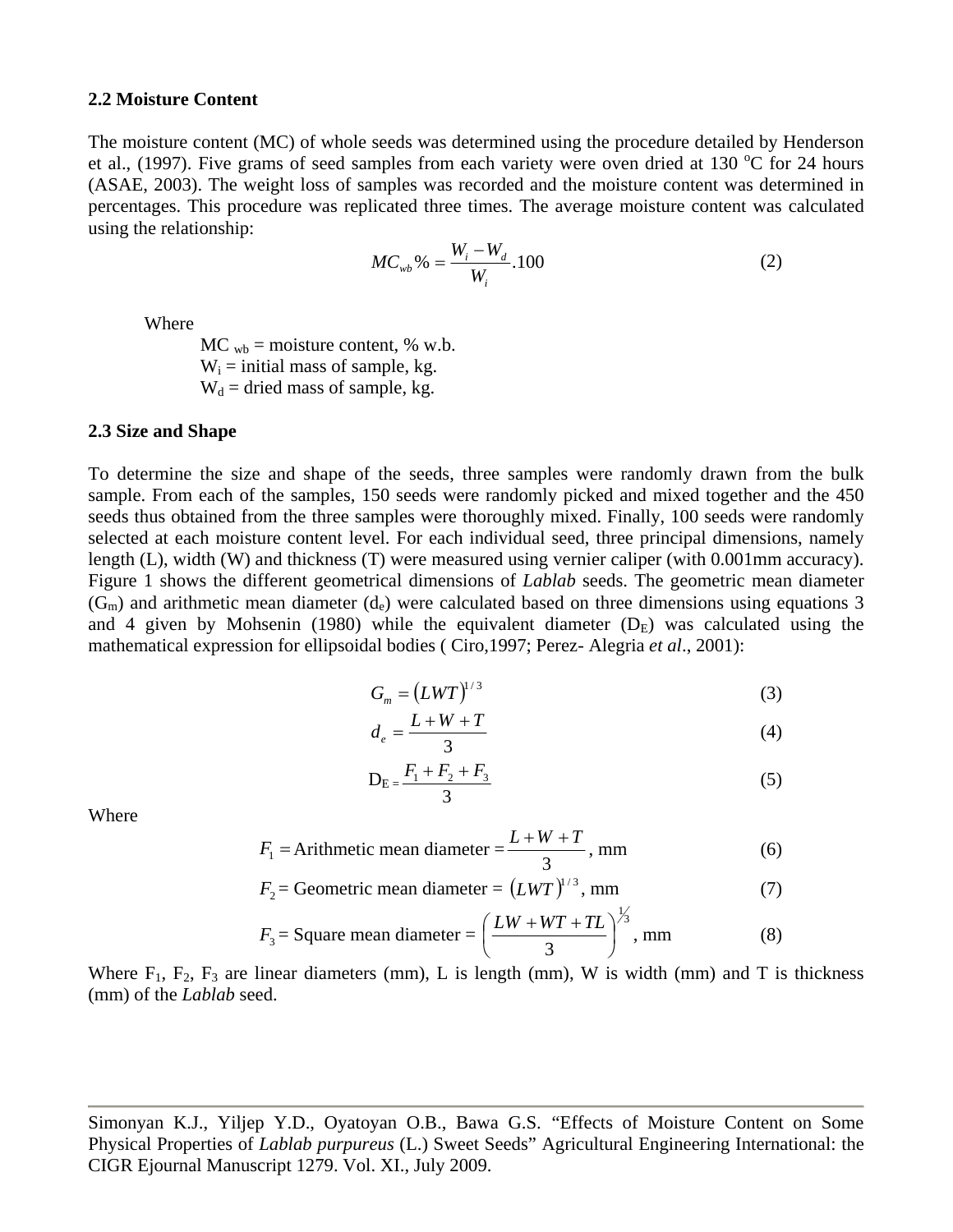

Figure 1. Different geometrical dimensions of *Lablab* seed

The sphericity (Q) is defined as the ratio of surface area of sphere having the same volume as that of seed to surface area of seed was determined using:

$$
Q = \frac{(LWT)^{1/3}}{L} \tag{9}
$$

### **2.4 Roundness**

*Lablab* seeds were placed on the surface of an overhead projector, (Model 316/2560, Tecquipment Ltd., England), in their natural rest position. The images were projected onto a vertical screen about 3 meters away. The lens was focused to obtain sharp image of the boundary of the grain on a graph paper. The outlines of projected images were traced on a graph paper. A millimeter scale was also traced to determine the magnification factor.

The projected area was estimated by counting squares within the traced boundary. The total number of squares was multiplied by the area of a graph square to get total area of projected boundary. The calculated area obtained was divided by the magnifications factor to get the projected area.

The traced projected outline of each seed at different moisture contents was used to estimate the roundness of the two varieties of *Lablab* seed. This was done by drawing the smallest circumscribing circle round the traced projected outlines and the area of the circle was calculated. Roundness, (R) was calculated using the relationship given by Mohsenin (1980):

$$
R = \frac{A_p}{A_c} \tag{10}
$$

Where

 $A_p$  = largest projected area of object in natural rest position, mm<sup>2</sup>  $A_c$  = area of the smallest circumscribing circle, mm<sup>2</sup>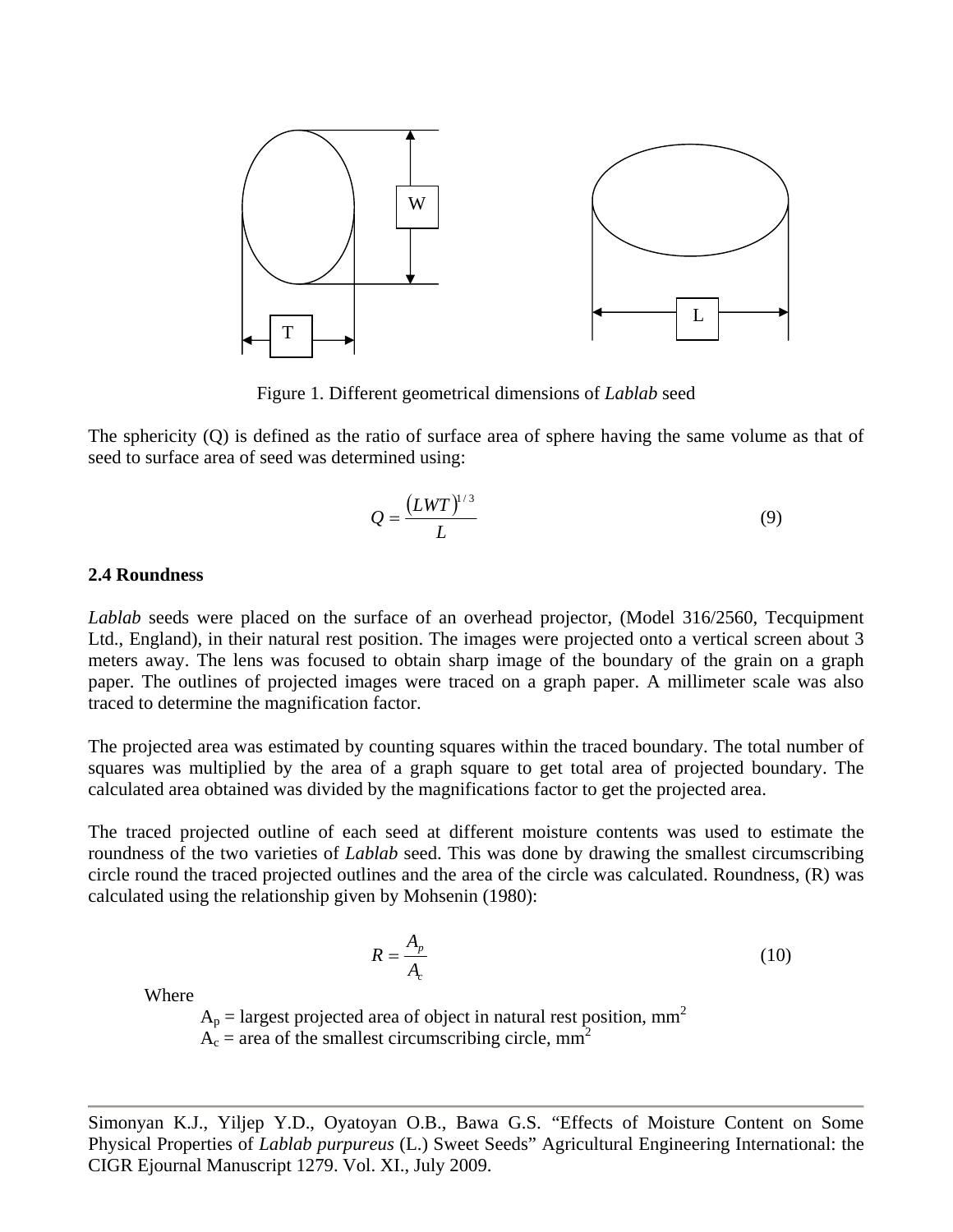### **2.5 Seed Mass**

The individual seed mass was measured using a Mettler electronic balance (Sartorius 2355, Max 160 g, d= 0.001g). One hundred replications were taken for each variety at the different moisture contents, respectively.

### **2.6 Seed Volume**

The volume of the seeds was determined by water displacement method. Seeds for mass measurement were placed inside a polyethylene bag and immersed in eureka can. The volume of the polyethylene bag was obtained with the aid of a sinker. The amount of water displaced when *Lablab* seeds were submerged was measured using a 50 ml measuring cylinder. The volume of the seeds was determined as the difference in water level minus the volume of the polyethylene. The representative value for individual seed was the average of 100 replications for each variety at the different moisture contents, respectively.

### **2.7 True Density**

The true (particle) density  $(\rho_t)$  of the individual seed was calculated by dividing mass of seed by volume of seed obtained by water displacement.

$$
\rho_t = \frac{M}{V} \tag{11}
$$

**Where** 

 $\rho_t$  = true density, g/cm<sup>3</sup>  $M =$  mass of individual seed, g V = volume of water displaced by one seed,  $cm<sup>3</sup>$ 

### **2.8 Bulk Density**

The bulk density ( β ) of *Lablab* seed was determined by filling a container with seed from a height of 150 mm at a constant rate and weighing the contents. The volume of the container was estimated by filling the container with water and measuring it with 50 ml measuring cylinder. The bulk density of the two varieties of *Lablab* was calculated as:

$$
\beta = \frac{m}{V_c} \tag{12}
$$

Where

 $\beta$  = bulk density, g/cm<sup>3</sup>  $m =$  mass of seed, g  $V_c$  = volume of container, cm<sup>3</sup>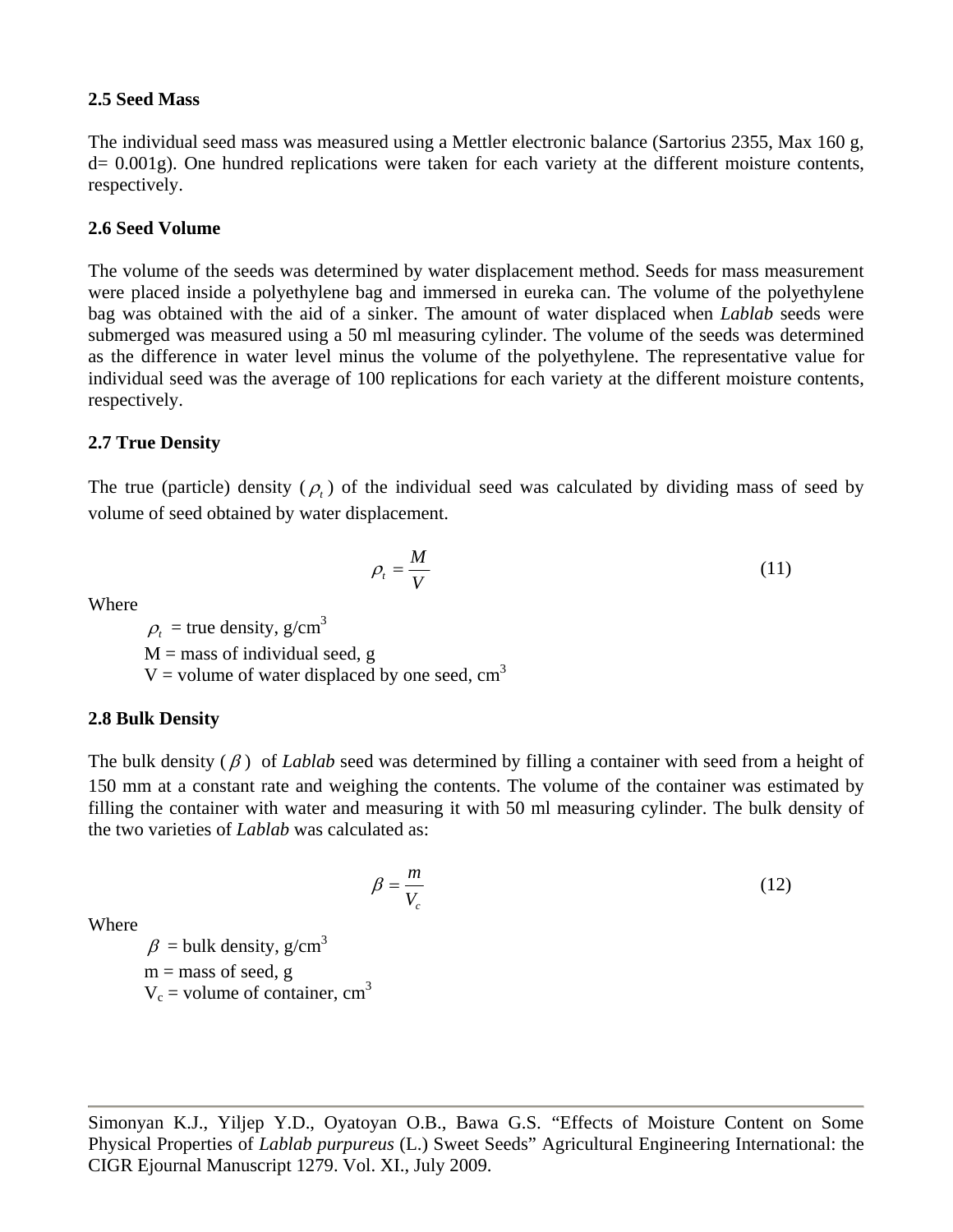### **2.9 Porosity**

The porosity  $(\psi)$  of the seed at different moisture contents was calculated from the average values of bulk density and true density using the relationship:

$$
\psi = \left(1 - \frac{\beta}{\rho_t}\right)100\tag{13}
$$

Where

 $\psi$  = porosity, %  $\rho_t$  = true density, g/cm<sup>3</sup>  $\beta$  = bulk density, g/cm<sup>3</sup>

### **2.10 Statistical Analysis**

The effect of moisture content on some physical properties of two varieties of *Lablab* such as sphericity, roundness, porosity, true density, bulk density, mass and volume were investigated using linear regression analysis to establish their relationship. Data collected were analyzed using General Linear Model (GLM) procedure of Statistical Analysis System (SAS, 1989) was used to analyze the data.

### **3. RESULTS AND DISCUSSION**

### **3.1 Size and Shape**

The results of mean axial dimensions of *Lablab* seed at different moisture contents are presented in table 1. The table shows that the three axial dimensions increased with moisture content in moisture range of 9.7 to 29 % w.b. It was observed that size and diameters of *Lablab* seed increased with increasing moisture content. The length of 'Rongai' seeds increased from 0.926 mm at 9.7 % w.b. to 1.039 mm at 29 % w.b. (12 % increase in length). Length of 'Highworth' seeds increased from 1.054 mm at 10.2 % w.b. to 1.113 mm at 22.6 % w.b. (6 % increase in length). Width of 'Rongai' seeds increased from 0.739 mm at 9.7 % w.b. to 0.807 mm at 29 % w.b. ( 9 % increase in width). Width of 'Highworth' seeds increased from 0.740 mm at 10.2 % w.b. to 0.768 mm at 22.6 % w.b. ( 4 % increase in width). The thickness for 'Rongai' seeds increased from 0.539 mm at 9.7 % w.b. to 0.588 mm at 29 % w.b. ( 9 % increase in thickness). Thickness of 'Highworth' seeds increased from 0.430 mm at 10.2 % w.b. to 0.450 mm at 22.6 % w.b. (5 % increase in thickness). The arithmetic mean diameter, geometric mean diameter and equivalent diameter of the three principal axes are also presented in table 1. There was 10 % and 5 % increase in the arithmetic mean diameter, geometric mean diameter and equivalent diameter for 'Rongai' seed and 'Highworth' seed varieties, respectively. It appears that 'Rongai' variety has a capacity to absorb more water and increase laterally than 'Highworth' variety. Irtwange and Igbeka (2002) and Aviara et al., (2005b) also observed similar trend for African yam bean and sheanut, respectively. The threshing cylinder-screen clearance is determined by these parameters. If the clearance is large, there will be under threshing while small clearance may result in excessive damage due to crushing.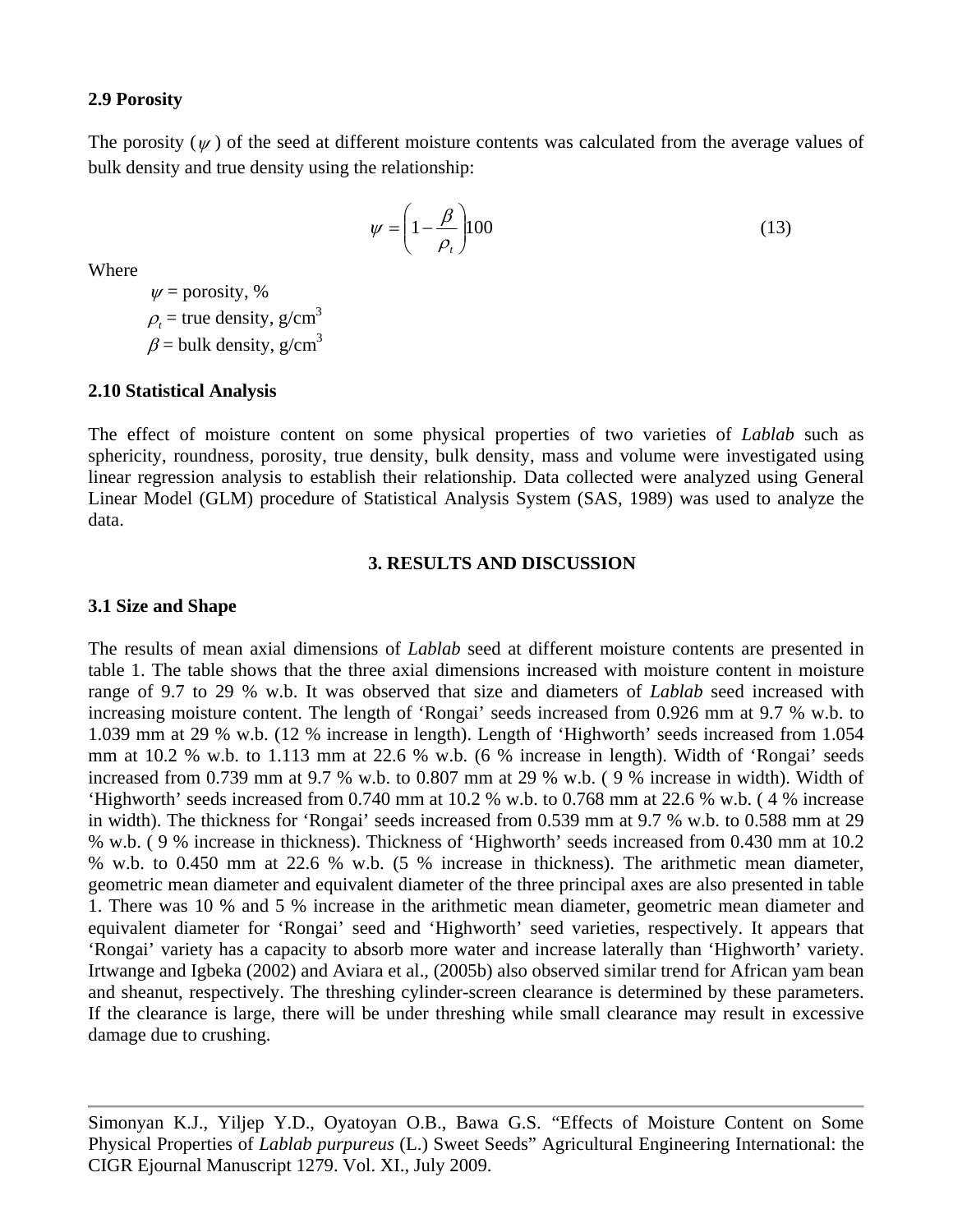| Variety                | Moisture<br>content,<br>% w.b. | Length $*$<br>$\rm mm$ | Width*<br>$\rm mm$ | Thickness*<br>mm | Arithmetic<br>mean<br>diameter,<br>mm | Geometric<br>mean<br>diameter,<br>mm | Equivalent<br>diameter,<br>mm |
|------------------------|--------------------------------|------------------------|--------------------|------------------|---------------------------------------|--------------------------------------|-------------------------------|
| 'Rongai'<br>(White)    | 9.7                            | 0.926<br>(0.0960)      | 0.739<br>(0.037)   | 0.539<br>(0.065) | 0.735                                 | 0.717                                | 0.726                         |
|                        | 21.1                           | 0.996<br>(0.084)       | 0.775<br>(0.038)   | 0.568<br>(0.067) | 0.780                                 | 0.760                                | 0.777                         |
|                        | 23.9                           | 1.028<br>(0.092)       | 0.781<br>(0.047)   | 0.573<br>(0.071) | 0.794                                 | 0.772                                | 0.783                         |
|                        | 29                             | 1.039<br>(0.085)       | 0.807<br>0.040)    | 0.588<br>(0.064) | 0.811                                 | 0.790                                | 0.801                         |
| 'Highworth'<br>(Black) | 10.2                           | 1.054<br>(0.105)       | 0.740<br>(0.032)   | 0.430<br>(0.033) | 0.741                                 | 0.695                                | 0.718                         |
|                        | 13.4                           | 1.091<br>(0.105)       | 0.755<br>(0.034)   | 0.450<br>(0.040) | 0.765                                 | 0.718                                | 0.742                         |
|                        | 15.7                           | 1.106<br>(0.063)       | 0.760<br>(0.028)   | 0.445<br>(0.042) | 0.770                                 | 0.721                                | 0.746                         |
|                        | 22.6                           | 1.113<br>(0.081)       | 0.768<br>(0.040)   | 0.450<br>(0.031) | 0.777                                 | 0.727                                | 0.752                         |

Table 1. Mean axial dimensions of *Lablab* seeds at different moisture contents.

\* Mean of 100 samples.

Standard deviations are in parenthesis.

## **3.2 Sphericity**

The sphericity of *Lablab* seed decreased with increasing moisture content as it is shown in figure 2. The sphericity of *Lablab* seeds decreased from 0.774 to 0.760 for 'Rongai' between 9.7 and 29 % w.b. and 0.659 to 0.653 for 'Highworth' between 10.2 and 22.6 % w.b. Sphericity values of most agricultural produce has been reported to range between 0.32 and 1.00 (Mohsenin, 1970; Irtwange and Igbeka, 2002).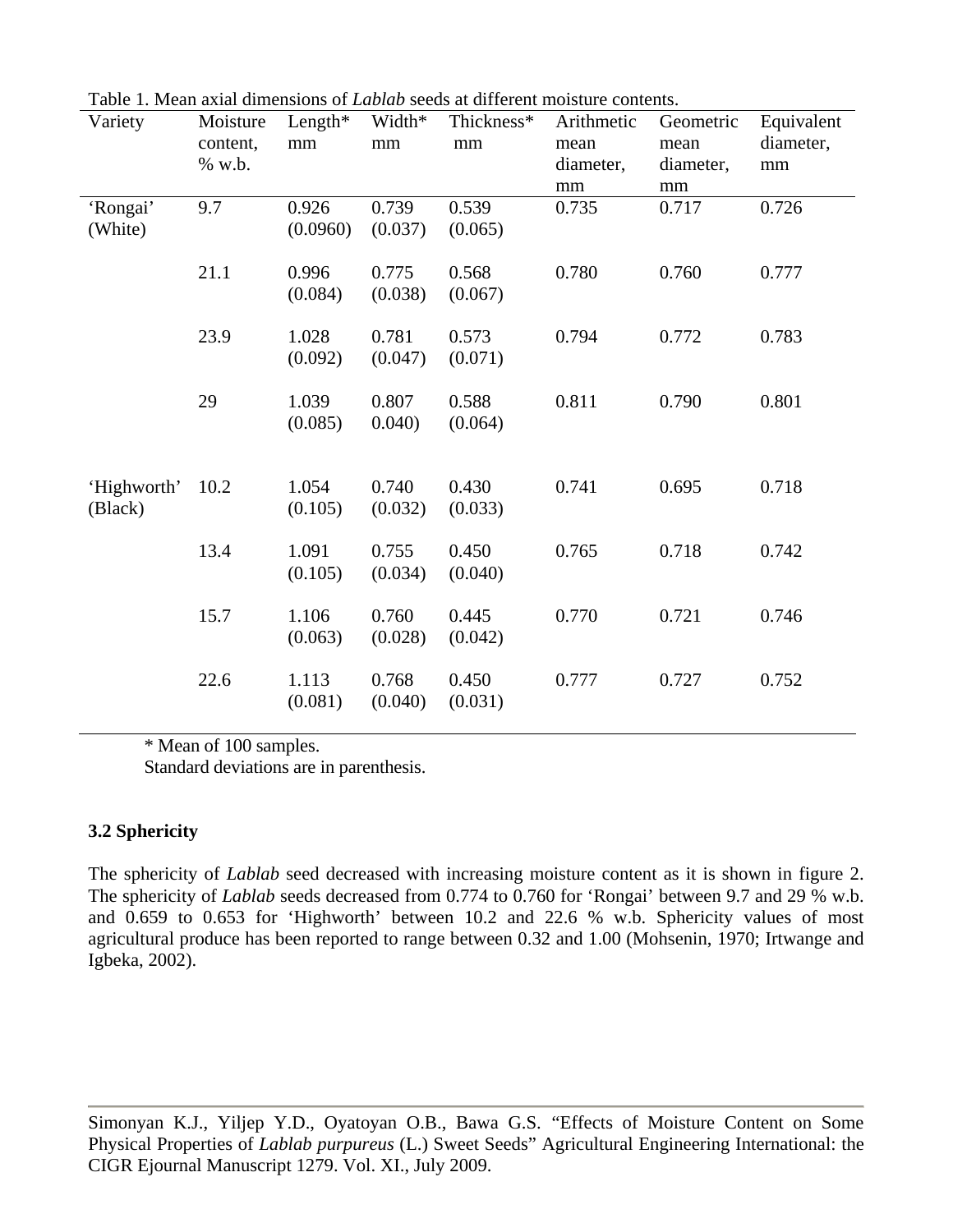

Figure 2. Effect of moisture content on sphericity of *Lablab* seeds

The regression equation of the relationship between sphericity (S) and moisture content is represented by:

$$
S_R = 0.7806 - 0.0008M
$$
\n
$$
S_H = 0.6754 - 0.001M
$$
\n(14)

The coefficients of determination  $(R^2)$  were 0.92 and 0.88 for 'Rongai' and 'Highworth', respectively. A similar decreasing trend was reported by Irtwange and Igbeka (2002) for African yam bean and Isik (2007) for round red lentil. The sphericity has practical application in the design of processing and storage equipment, especially in handling operations such as conveying and discharge from chutes (Irtwange and Igbeka, 2002).

#### **3.3 Roundness**

The roundness of *Lablab* seed decreased with increasing moisture as it is given in figure 3. The roundness of 'Rongai' seeds decreased from 0.917 at 9.7 % w.b. to 0.896 at 29 % w.b. while that of 'Highworth' seeds decreased from 0.820 at 10.2 % w.b. to 0.803 at 22.6 % w.b.



Figure 3. Effect of moisture content on roundness of *Lablab* seeds

This parameter was negatively correlated with moisture content like sphericity. The regression equations of the linear relationship between roundness (R) and moisture content are given as: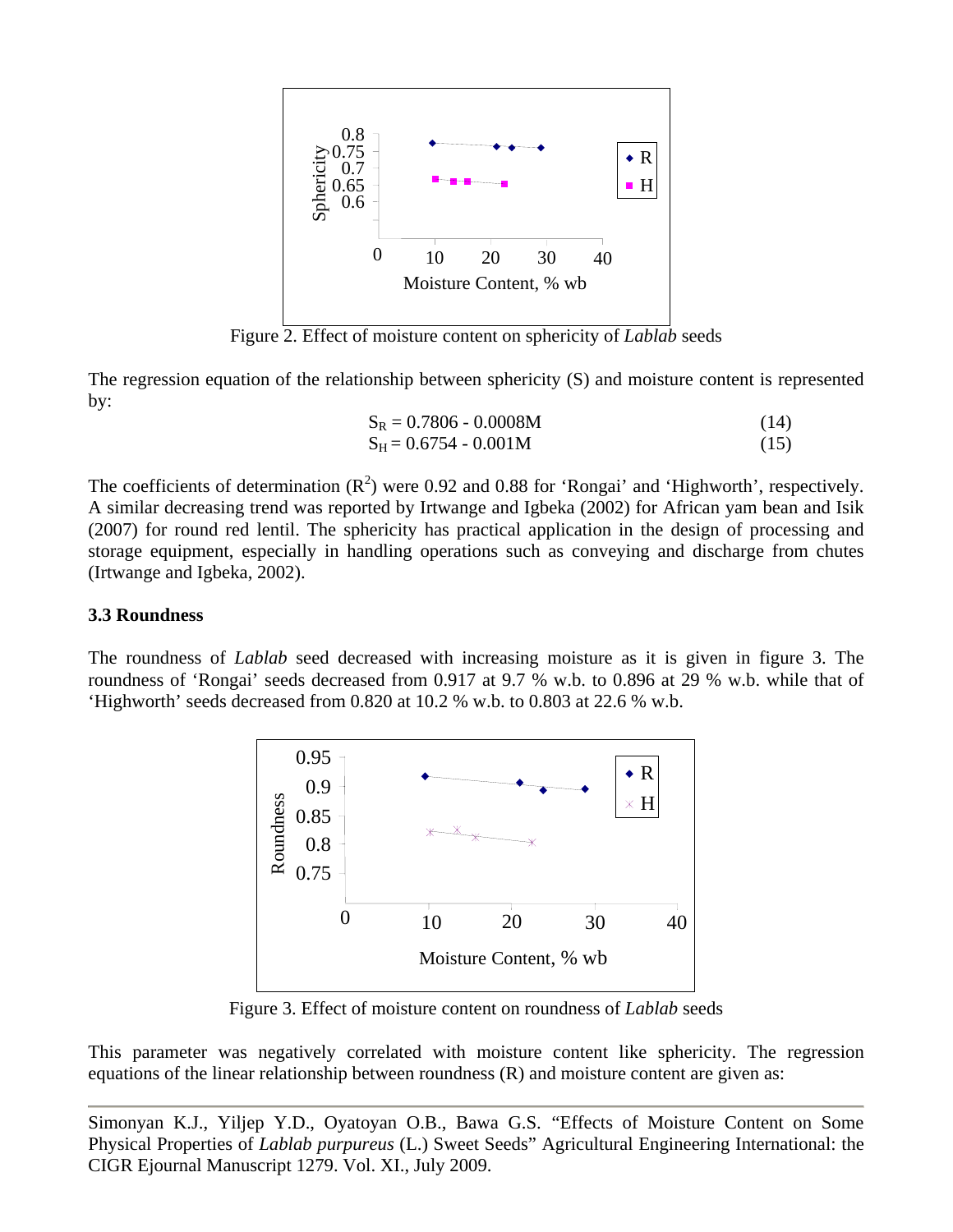$$
R_R = 0.9286 - 0.0012M
$$
  
\n
$$
R_H = 0.84 - 0.0016M
$$
 (16)

The coefficients of determination  $(R^2)$  obtained were 0.79 and 0.77 for 'Rongai' and 'Highworth' seeds, respectively.

#### **3.4 Seed Mass**

The seed mass of *Lablab* seeds increased with increasing moisture content as it is given in figure 4. Mass of 'Rongai' seeds increased from 0.240 g at 9.7 % w.b. to 0.316 g at 29 % w.b. and that of 'Highworth' seeds increased from 0.229 g at 10.2 % w.b. to 0.283 g at 22.6 % w.b. This behavior may be due to increase in water content by weight as a result of increase moisture content which result in increase in size (Irtwange and Igbeka, 2002).



Figure 4. Effect of moisture content on seed mass of *Lablab* seeds

Linear regression relationship for mass (M) is depicted by the following expressions:

$$
M_R = 0.2019 + 0.0038M
$$
 (18)

$$
M_H = 0.1886 + 0.0042M
$$
 (19)

The coefficients of determination  $(R^2)$  obtained were 0.99 for 'Rongai' and 'Highworth' seeds, respectively. Similar trend was reported by Irtwange and Igbeka (2002) for African yam bean, Kaleemullah and Gunasekar (2002) for arecanut, Aviara *et al*., (2005b) for sheanut, Isik (2007) for round red lentil grain and Simonyan *et al*., (2007) for samaru sorghum 17. It has been reported that practical application of seed mass is in the design of equipment for cleaning, separation, conveying and elevating unit operations.

#### **3.5 Seed Volume**

The volume of *Lablab* seed increased with increasing moisture content as it is shown in figure 5. The volume of 'Rongai' seeds increased from 0.244 cm<sup>3</sup> at 9.7 % w.b. to 0.54 cm<sup>3</sup> at 29 % w.b. while 'Highworth' seeds increased from  $0.108 \text{ cm}^3$  at  $10.2 \text{ %}$  w.b. to  $0.2 \text{ cm}^3$  at  $22.6 \text{ %}$  w.b.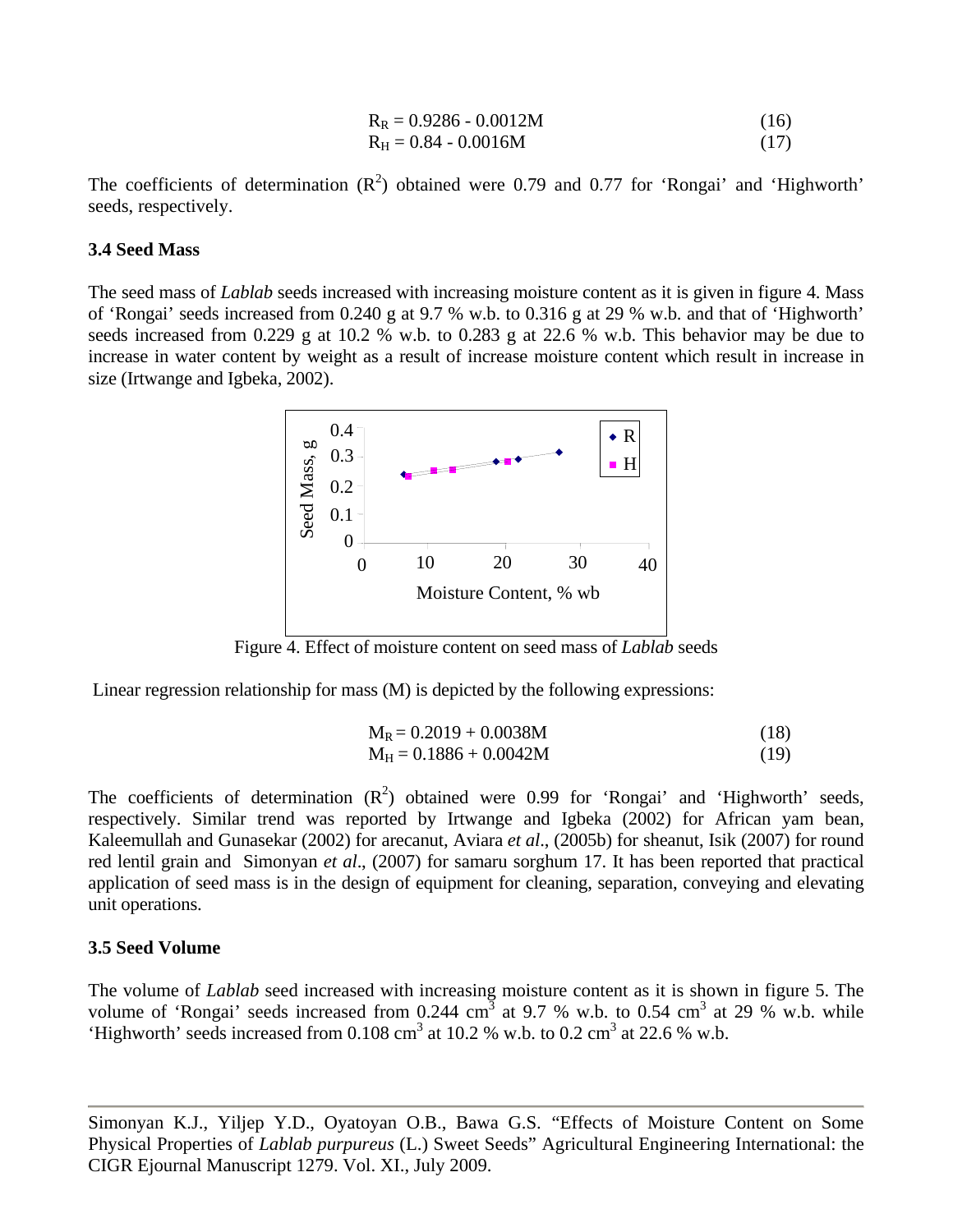

Figure 5. Effect of moisture content on seed volume of *Lablab* seeds

The linear relationship between the volume (V) and moisture content can be represented by the regression equations:

$$
V_R = 0.1193 + 0.0167M
$$
  
\n
$$
V_H = 0.0417 + 0.0069M
$$
\n(20)

The coefficients of determination  $(R^2)$  were 0.83 and 0.94 for 'Rongai' and 'Highworth' seeds, respectively. Similar trends have been reported for African yam bean, sheanut, and millet by Irtwange and Igbeka (2002), Aviara et al., (2005b) and Ndirika and Oyeleke (2006), respectively. It has been reported that the practical significance of volume is in the design of sowing and sizing machinery.

### **3.6 True (Particle) Density**

The true (particle) density of the *Lablab* seed increased with increasing moisture content as it is given in figure 6. True density of 'Rongai' seeds increased from 1.394 g/cm<sup>3</sup> at 9.7 % w.b. to 1.526 g/cm<sup>3</sup> at 29 % w.b. while that of 'Highworth' seeds increased from 1.385  $g/cm^3$  at 10.2 % w.b. to 1.537  $g/cm^3$  at 22.6 % w.b. The increasing trend was expected since both the mass and volume on which particle density is based increased with increasing moisture content.



Figure 6. Effect of moisture content on particle density of *Lablab* seeds

The relationship between the particle density (P) and moisture content can be represented by the regression equations: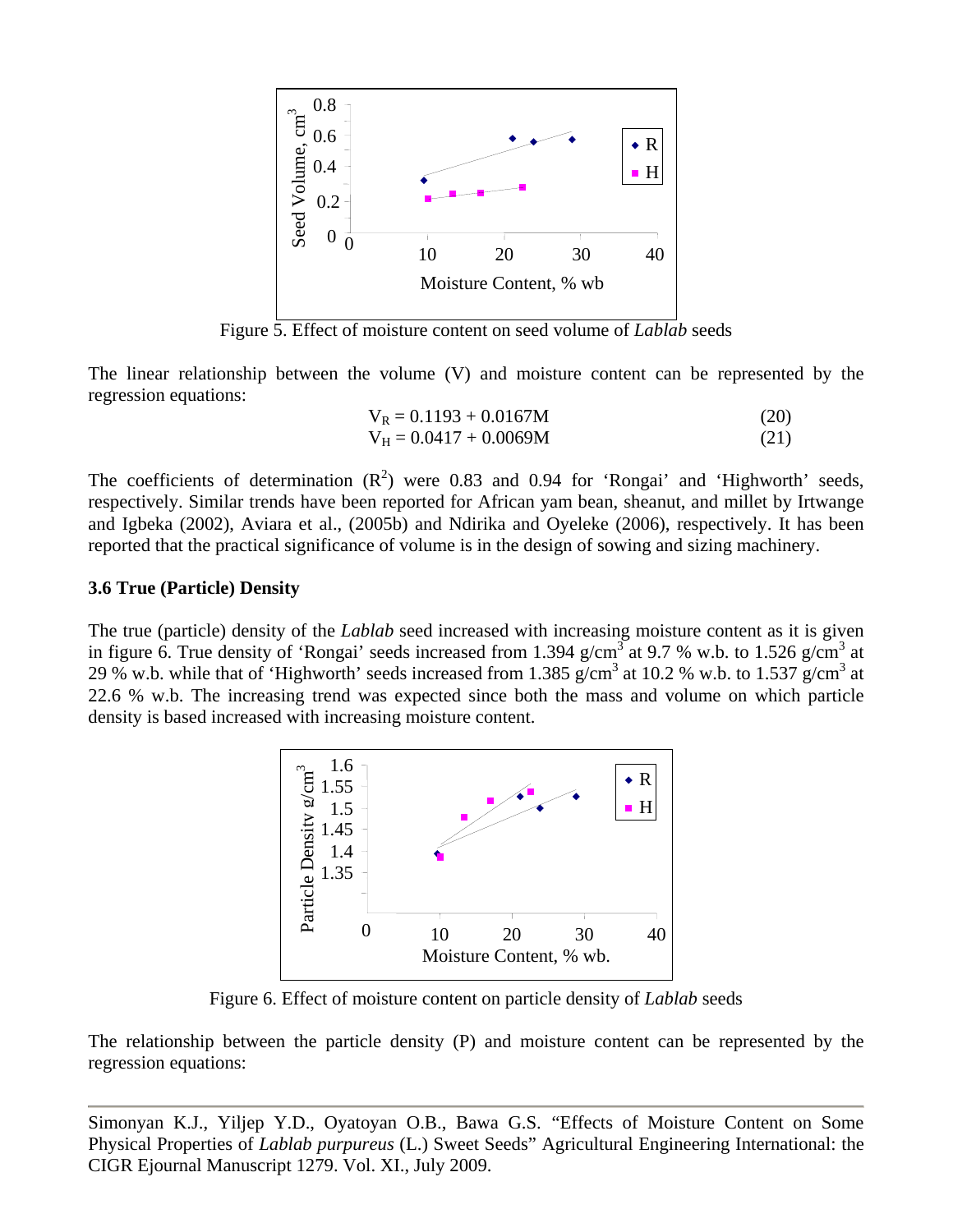$$
P_R = 1.3399 + 0.007M
$$
\n
$$
P_H = 1.2066 + 0.0115M
$$
\n(22)\n(23)

The coefficients of determination  $(R^2)$  were 0.83 and 0.82 respectively for 'Rongai' and 'Highworth' seeds. Similar results were reported by Perez-Alegria et al., (2001) for parchment coffee bean, Ozarslan (2002) for cotton seed, Aviara *et al*., (2005a) for balanites aegypticiaca nuts, Aviara *et al*., (2005b) for sheanut and Isik (2007) for round red lentil grain. The particle density of agricultural products have been reported to play significant importance in the design of silos and storage bins, maturity and quality evaluation of products which are essential to grain marketing (Irtwange and Igbeka,2002).

### **3.7 Bulk Density**

The bulk density of *Lablab* seed decreased with increase in moisture content as it is shown in figure 7. For the 'Rongai' seed variety, it decreased from 0.781 g/cm<sup>3</sup> at 9.7 % w.b. to 0.690 g/cm<sup>3</sup> at 29 % w.b. while for 'Highworth' seeds decreased from 0.803  $g/cm^3$  at 10.2 % w.b. to 0.717  $g/cm^3$  at 22.6 % w.b.



Figure 7. Effect of moisture content on bulk density of *Lablab* seeds

The regression equation for bulk density (B) was of the form:

$$
B_R = 0.8257 - 0.0048M
$$
\n
$$
B_H = 0.8859 - 0.0072M
$$
\n(24)\n(25)

The coefficients of determination  $(R^2)$  were 0.99 and 0.95 for 'Rongai' and 'Highworth', respectively. Similar trend was reported for chickpea seeds by Konak *et al*., (2002), African yam bean by Irtwange and Igbeka (2002), arecanut kernels by Kaleemullah and Gunasekar (2002) and round red lentil grains by Isik (2007). Bulk density has been reported to have practical applications in the calculation of thermal properties in heat transfer problems, in determining Reynolds number in pneumatic and hydraulic handling of materials and in predicting physical structure and chemical composition (Irtwange and Igbeka, 2002).

#### **3.8 Porosity**

The porosity of *Lablab* seeds decreased with increasing moisture content as it is given in figure 8. Porosity of 'Rongai' seeds decreased from 0.649 % at 9.7 % w.b. to 0.534 % at 29 % w.b. while that of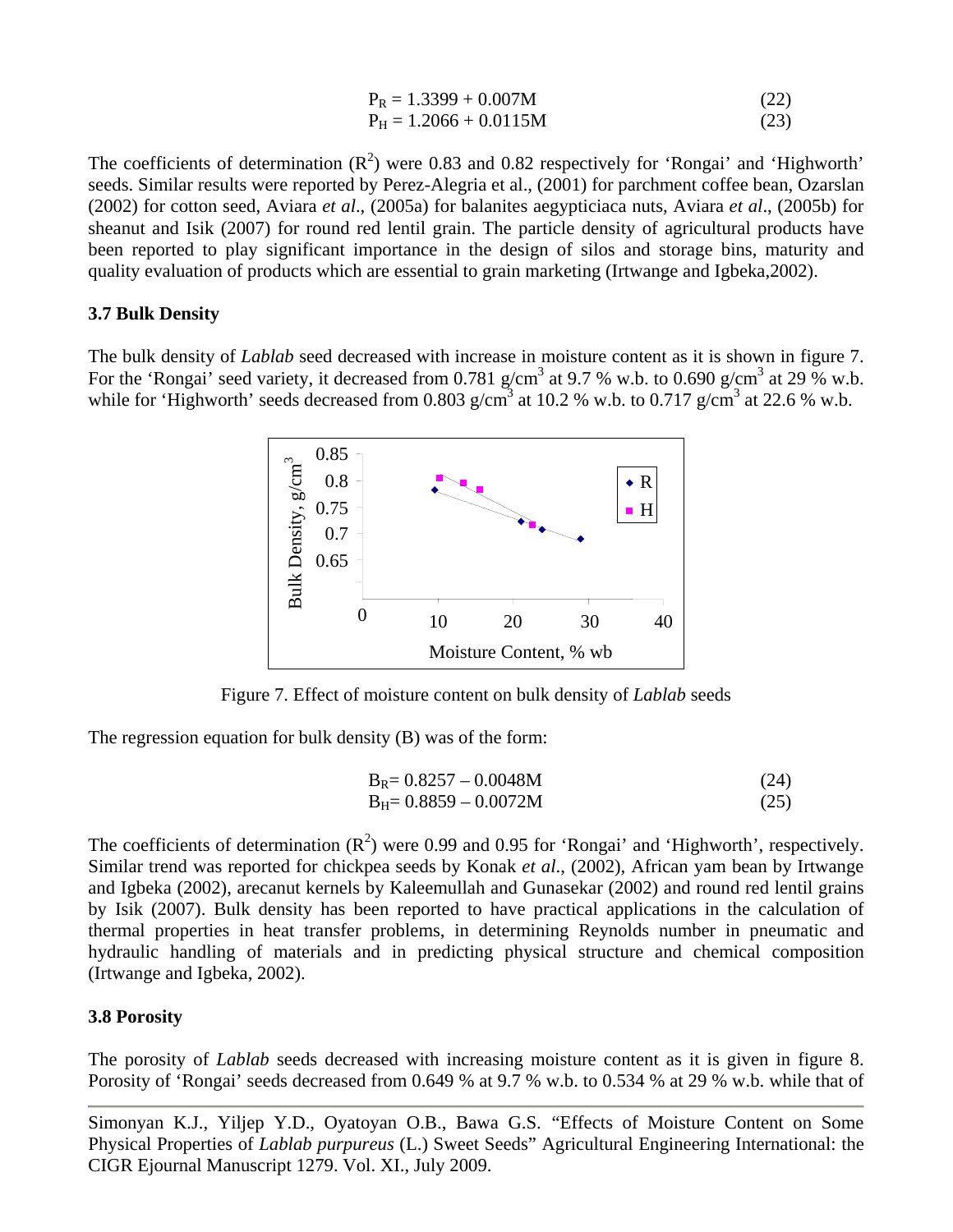'Highworth' seeds decreased from 0.335 % at 10.2 % w.b. to 0.173 % at 22.6 % w.b. The decrease in porosity with increase in moisture was also reported by Irtwange and Igbeka (2002) for African yam bean. It was observed that as the seed gains moisture, its volume increases, increasing the size and shape which creates a more intimate contact with each other, thereby reducing the pore space.



Figure 8. Effect of moisture content on porosity of *Lablab* seeds

The regression equation of the relationship between porosity (P) and moisture content can be expressed as:

$$
P_R = 0.7022 - 0.0052M
$$
\n
$$
P_H = 0.4257 - 0.0123M
$$
\n(26)

The coefficients of determination  $(R^2)$  were 0.75 and 0.78 for 'Rongai' and 'Highworth' seeds, respectively. The same decreasing trend has been reported for African yam bean by Irtwange and Igbeka (2002).

#### **4. CONCLUSIONS**

1. The size and diameters, volume and true (particle) density of *Lablab* seeds increased with increasing moisture content.

2. The sphericity, roundness, seed mass, bulk density and porosity of *Lablab* seeds decreased with increasing moisture content.

#### **5. REFERENCES**

- ASAE Standards. 2003. Moisture measurement- unground grain and seeds. S352.2. ASAE. St Joseph, Mich.: USA.
- Aviara, N. A ., M. I Gwandzang and M. A. Haque. 1999. Physical properties of guna seeds. *Journal of Agricultural Engineering Research,* 73, 105-111.
- Aviara, N. A., E. Maman and B. Umar. 2005a. Some physical properties of balanites aegyptiaca nuts. *Biosystems Engineering*, 92 (3), 325-334.
- Aviara, N. A., F. A. Oluwole and M. A. Haque. 2005b. Effects of moisture content on some physical properties of sheanut (*Butyrospernum paradoxum*). *International Agrophysics,* 19, 193-198.
- Bawa, G. S. 2003. Effects of cooking time on the levels of anti nutritional factors and the nutritive value of Dolichos *Lablab* (*Lablab Purpureus cv Rongai*) seed for pigs. Unpublished PhD Dissertation. Department of Animal Science, Ahmadu Bello University, Zaria. Nigeria.